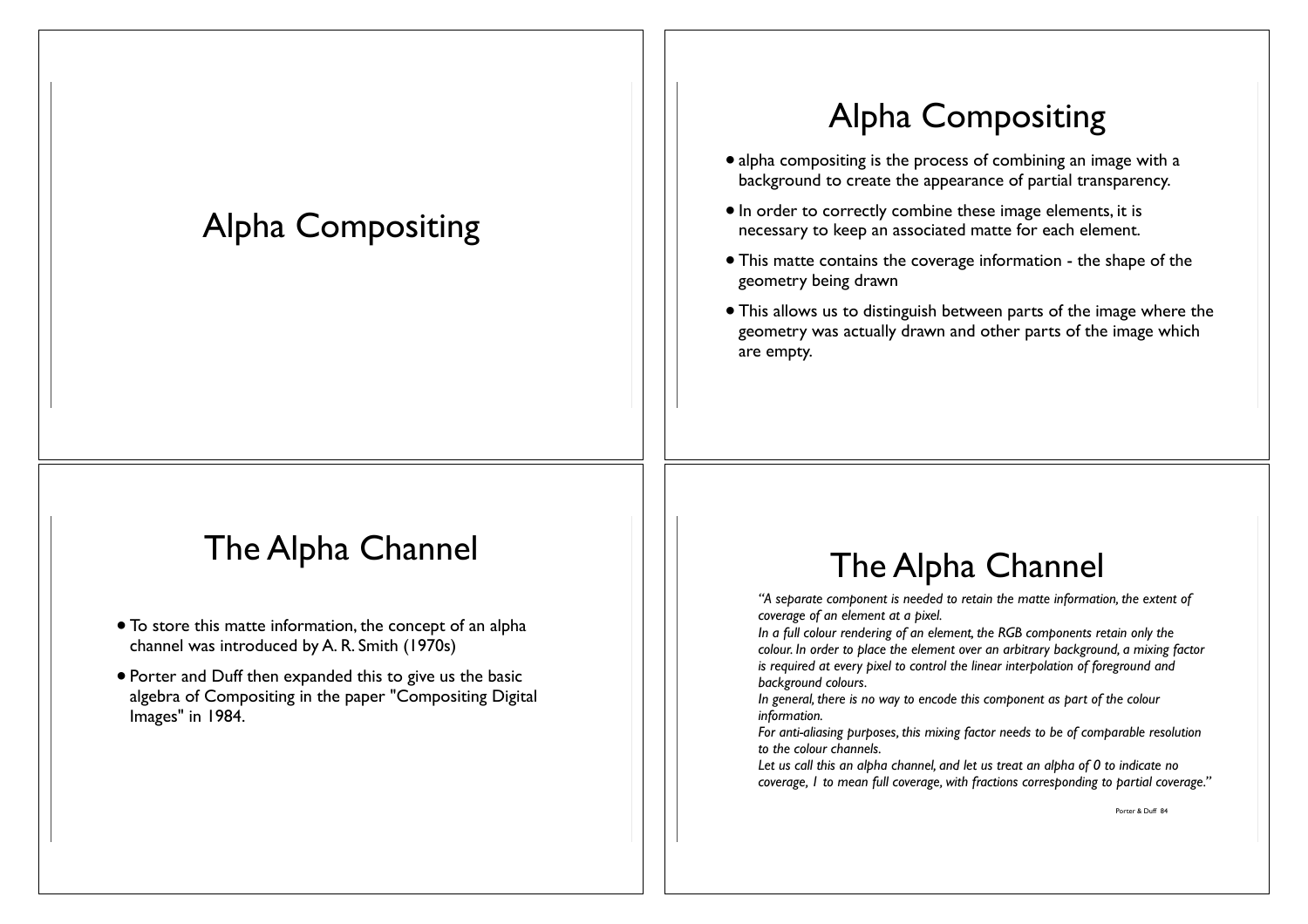## Alpha Channel

- In a 2D image element which stores a colour for each pixel, an additional value is stored in the alpha channel containing a value ranging from 0 to 1.
- 0 means that the pixel does not have any coverage information; i.e. there was no colour contribution from any geometry because the geometry did not overlap this pixel.
- 1 means that the pixel is fully opaque because the geometry completely overlapped the pixel.
- It is important to distinguish between the following

black =  $(0,0,0,1)$ 

 $clear = (0,0,0,0)$ 

### Pre multiplied alpha

- If an alpha channel is used in an image, it is common to also multiply the colour by the alpha value, in order to save on additional multiplication during the Compositing process.
- This is usually referred to as pre-multiplied alpha.
- Thus, assuming that the pixel colour is expressed using RGB triples,
- a pixel value of (0.0, 0.5, 0.0, 0.5) implies a pixel which is fully green and has 50% coverage.

# Pre multiplied alpha

*"What is the meaning of the quadruple (r,g,b,a) at a pixel? How do we express that a pixel is half covered by a full red object? One obvious suggestion is to assign (1,0,0,.5} to that pixel: the .5 indicates the coverage and the (1,0,0) is the colour.* 

*There are a few reasons to dismiss this proposal, the most severe being that all compositing operations will involve multiplying the 1 in the red channel by the .5 in the alpha channel to compute the red contribution of this object at this pixel.* 

*The desire to avoid this multiplication points up a better solution, storing the pre-multiplied value in the colour component, so that (.5,0,0,.5) will indicate a full red object half covering a pixel".*

Porter & Duff 84

### Compositing Algebra



- Porter and Duff proposed a number of basic operations, which are performed on a per pixel, per RGB channel basis
- Most of these operations presuppose that the RGB channels have already been pre-multiplied by the alpha value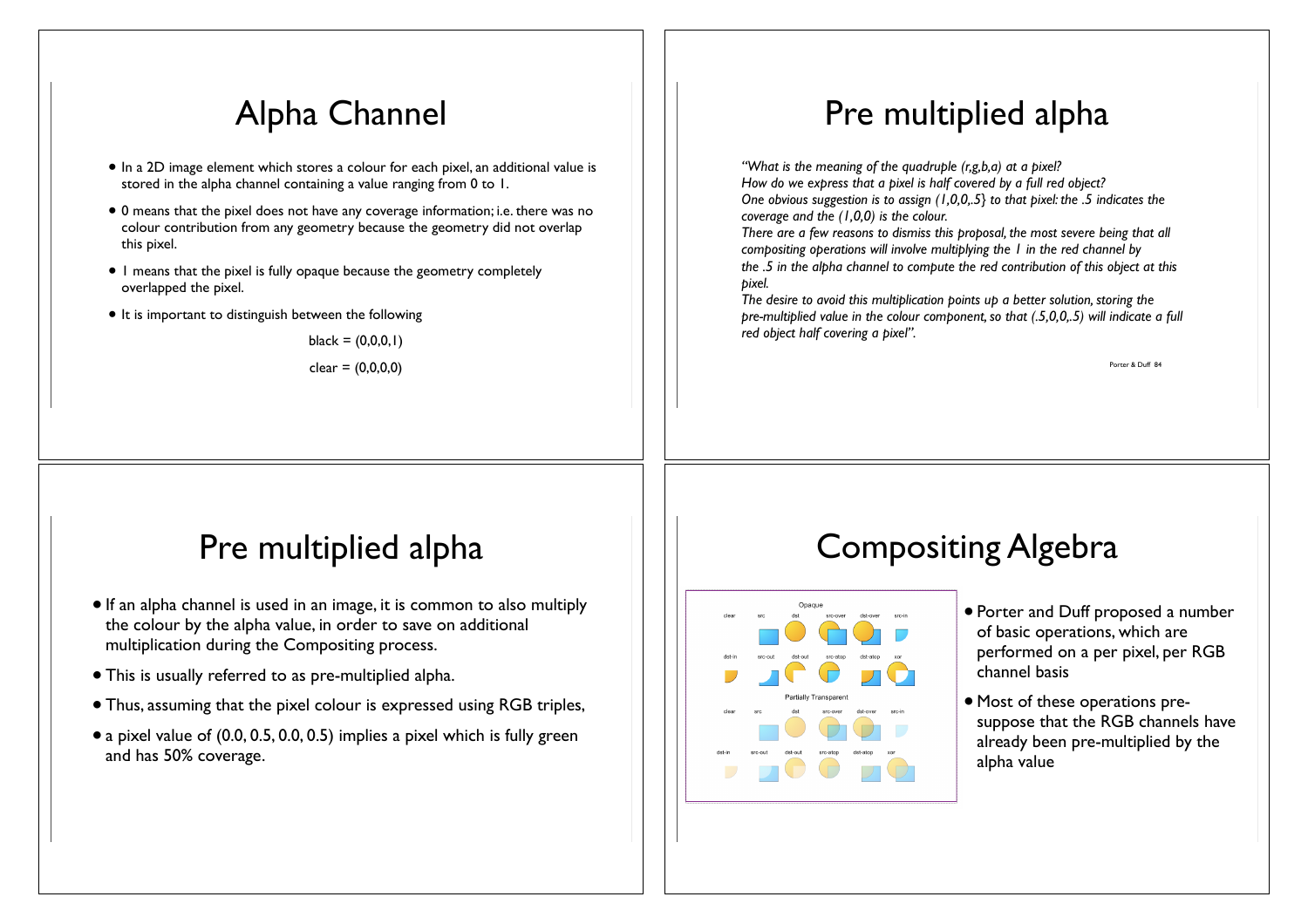| operation quadruple diagram $F_A$ $F_B$<br>$\mathbf 0$<br>$\mathbf{o}$<br>(0,0,0,0)<br>$\emph{clear}$<br>$\mathbf{o}$<br>$\boldsymbol{A}$<br>(0, A, 0, A)<br>$\mathbf{I}$<br>(0, 0, B, B)<br>$\mathbf{0}$<br>$\boldsymbol{B}$<br>$(0,\!A,\!B,\!A)$<br>$A$ over $B$<br>$1-\alpha_A$<br>(0, A, B, B)<br>$B$ over $A$<br>(0,0,0,A)<br>$A$ in $\cal B$<br>$\overline{\mathbf{0}}$<br>$\alpha_B$<br>$\pmb{0}$<br>(0,0,0,B)<br>$\boldsymbol{B}$ in $\boldsymbol{A}$<br>$\alpha_A$<br>(0, A, 0, 0)<br>$\bf{0}$<br>$\cal A$ out $\cal B$<br>$1-\alpha_B$<br>$B$ out $A$<br>(0,0,B,0)<br>$\bf{0}$<br>$1-\alpha_A$<br>(0,0,B,A)<br>$A$ atop $B$<br>$1-\alpha_A$<br>$\alpha_B$<br>(0, A, 0, B)<br>$1\text{--}\alpha_B$<br>$B$ atop $A$<br>$\alpha_A$<br>$A \text{ xor } B$<br>(0, A, B, 0)<br>$1-\alpha_B$<br>$1-\alpha_A$ | A over B<br>• The basic over operator is similar to the painters algorithm<br>where the A element is placed over the B element.<br>• For each Pixel we do the following<br>$C_o = C_a + C_b \times (1 - \alpha_a)$<br>$\alpha_o = \alpha_a + \alpha_b \times (1 - \alpha_a)$                                                                                                                                                                                                                                                                                                                      |
|-----------------------------------------------------------------------------------------------------------------------------------------------------------------------------------------------------------------------------------------------------------------------------------------------------------------------------------------------------------------------------------------------------------------------------------------------------------------------------------------------------------------------------------------------------------------------------------------------------------------------------------------------------------------------------------------------------------------------------------------------------------------------------------------------------------------|---------------------------------------------------------------------------------------------------------------------------------------------------------------------------------------------------------------------------------------------------------------------------------------------------------------------------------------------------------------------------------------------------------------------------------------------------------------------------------------------------------------------------------------------------------------------------------------------------|
| <b>Other Functions</b><br>Function<br>Use<br>Maths<br>Add effects to foreground<br>$C_o = C_a \times \alpha_b + (C_b \times (1 - \alpha_a))$<br>Atop<br>ADD<br>$C_o = C_a + C_b$<br>Add mattes together<br><b>DIV</b><br>$C_o = C_a \div C_b$<br>Mask Elements<br>$C_o = C_a \times C_b$<br>Mult<br>Mask Elements<br>$C_o = C_a \times \alpha_b$<br>Inside<br>$C_o = C_a - C_b$<br>Sub<br>Subtract<br>Mask Elements<br>$C_o = C_a \times (1 - \alpha_b)$<br>outside<br>$C_o = C_a \times (1 - \alpha_b) + C_b \times (1 - \alpha_a)$<br>xor                                                                                                                                                                                                                                                                     | Unary operators<br>. To assist in dissolving and colour balancing Porter and Duff<br>also suggested the following operations<br>darken $(A, \phi) \equiv (\phi r_A, \phi g_A, \phi b_A, \alpha_A)$<br>dissolve $(A, \delta) \equiv (\delta r_A, \delta g_A, \delta b_A, \delta \alpha_A)$<br>Normally $0 \leq \phi, \delta \leq 1$ although none of the theory requires it<br>As $\phi$ varies from 1 to 0, the element will change from normal to complete blackness.<br>If $\phi > 1$ the element will be brightened.<br>As $\delta$ goes from 1 to 0 the element will gradually fade from view |